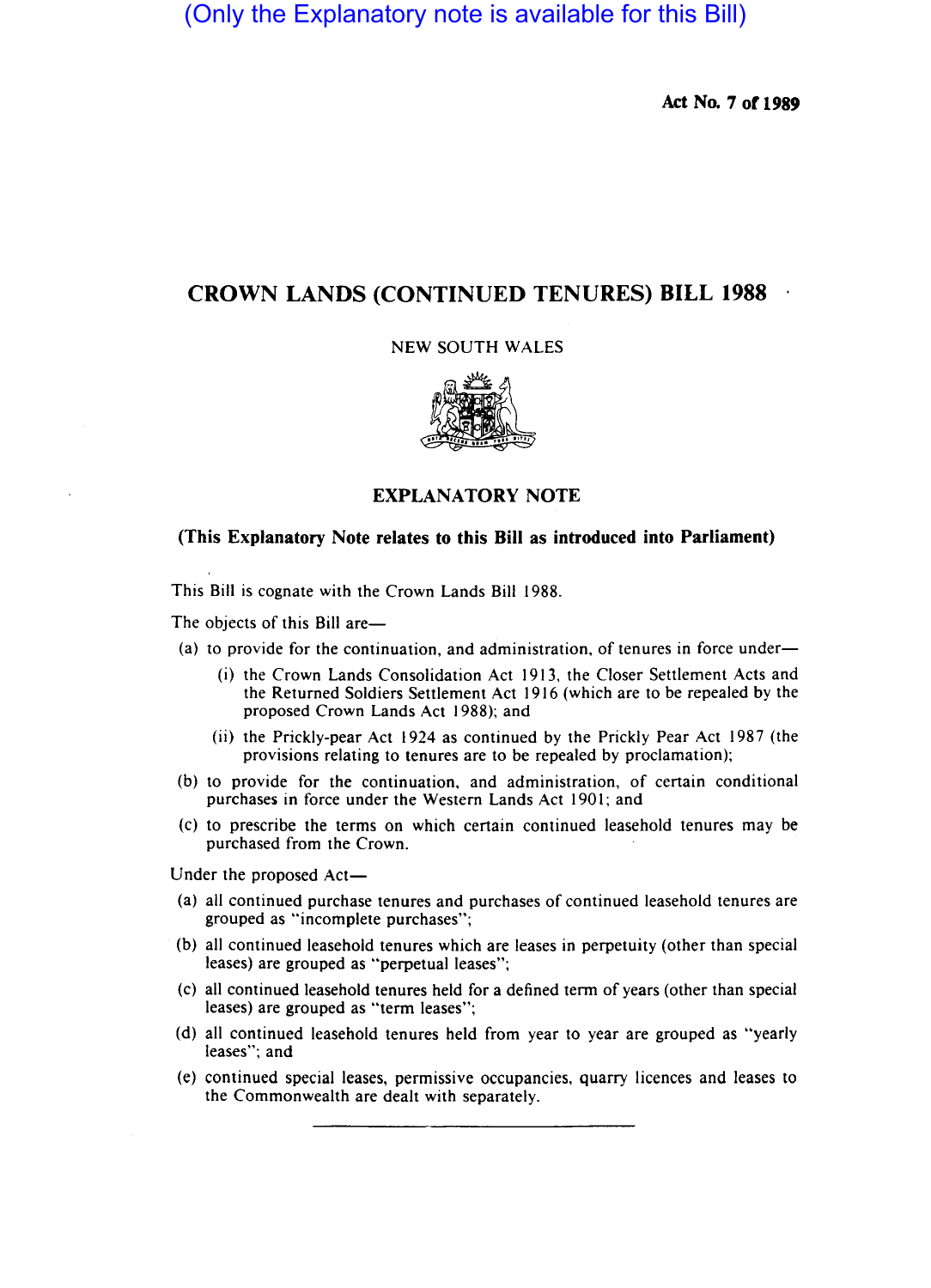*Crown Lands (Continued Tenures) 1988* 

#### PART 1-PRELIMINARY

Clause I specifies the short title of the proposed Act.

Clause 2 provides that the proposed Act will commence on a day or days to be appointed by the Governor-in-Council.

Clause 3 defines certain terms used in the proposed Act.

Clause 4 provides that the proposed Act is to apply to land in the Eastern and Central Division of the State, land in irrigation areas and holdings and land in the Western Division which were formerly dealt with under the Crown Lands Consolidation Act 1913 and the Closer Settlement Acts.

# PART 2—PROVISIONS APPLICABLE TO CONTINUED TENURES ETC.

Clause 5 continues in force-

- (a) any tenures which were in force under a provision of an Act repealed by the Crown Lands Act 1988 (the Principal Act) or under provisions of the Pricklypear Act 1924 which are to be repealed; and
- (b) any conditional purchases which were in force under the Western Lands Act 1901 before the commencement of the proposed clause.

Clause 6 applies the provisions of Part I of Schedule 2 to incomplete purchases and land formerly comprised in incomplete purchases.

Clause 7 applies the provisions of Part 2 of Schedule 2 to perpetual leases.

Clause 8 applies the provisions of Part 3 of Schedule 2 to term leases.

Clause 9 applies the provisions of Part 4 of Schedule 2 to yearly leases.

Clause 10 applies the provisions of Part 5 of Schedule 2 to special leases.

Clause 11 applies the provisions of Part  $6$  of Schedule 2 to permissive occupancies.

Clause 12 applies the provisions of Part 7 of Schedule 2 to quarry licences.

Clause 13 applies the provisions of Part 8 of Schedule 2 to leases to the Commonwealth.

Clause 14 provides that certain transfer 'restrictions apply to certain freehold land acquired by way of exchange under the repealed Acts.

Clause 15 provides that certain transfer restrictions apply to certain land held with closer settlement "build-up" holdings.

Clause 16 authorises the Minister, on application by or with the consent of the holder or holders, to prepare a scheme for the redesign of an irrigation area holding or irrigation area holdings. A scheme for redesign may provide for a combination of such things as addition of land to holdings, subdivision of holdings, amalgamation of holdings and transfer of land between holders.

Clause 17 allows the Minister to adjust the purchase price, rent etc. of a holding if the irrigable area of the holding is increased by the construction of additional works or the provision of additional facilities.

Clause 18 empowers the Governor to make regulations for the purposes of the proposed Act.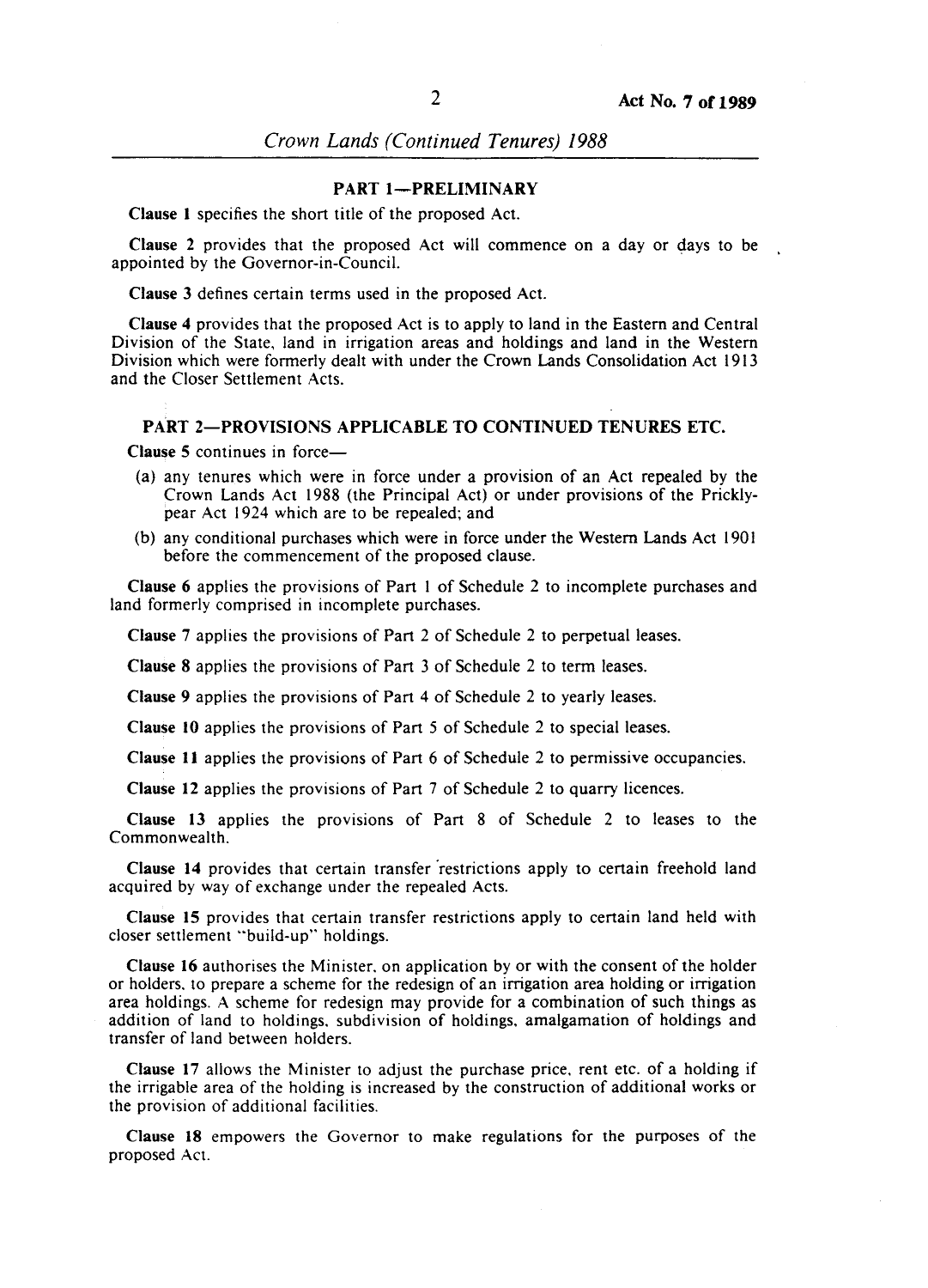# **SCHEDULE 1-CONTINUED TENURES**

Parts I, 2, 3 and 4 of the Schedule contain lists of the tenures defined as "incomplete purchases", "perpetual leases", "term leases" and "yearly leases" for the purposes of the proposed Act.

# SCHEDULE 2-PROVISIONS APPLICABLE TO CONTINUED TENURES ETC.

#### Part 1-Incomplete purchases etc.

Clause I excludes from the application of the Part a purchase made after its commencement.

Clause 2 provides that certain references to provisions of the repealed Acts on certificates of title are to be taken to be references to corresponding provisions of the proposed Act or of the Principal Act.

Clause 3 preserves the provisions for payment of the purchase money etc. for incomplete purchases subject to-

- (a) annual rates of interest being increased to 8 per cent;
- (b) annual instalments of purchase price that are currently less than \$100 being increased to \$100; and
- (c) payment in full for certain conditional purchases taken up before  $10$  August 1875.

Clause 4 contains supplementary provisions applicable to payments on incomplete purchases in irrigation areas.

Clause 5 provides that, on the transfer of an incomplete purchase to another person, the balance of purchase money and any other money owing to the Crown will be required to be paid within 3 months. There would be exceptions such as transmission on the death of the holder.

Clause 6 provides for the holder of an incomplete purchase to have an estate in fee simple in the land, subject to any recordings on the title and the conditions and provisions set out in the proposed Act, the Principal Act and, if the purchase is in the Western Division, the Western Lands Act 1901.

Clause 7 continues, in respect of certain irrigation area holdings, conditions relating to the area of the holdings which may be used to plant orchards, vineyards etc.

Clause 8 prohibits the acquisition of certain purchases in irrigation areas by corporations or trustees.

#### Part 2-Perpetual leases

Clause I provides that certain references to provisions of the repealed Acts on certificates of title for perpetual leases shall be taken to be references to corresponding provisions of the proposed Act or of the Principal Act.

Clause 2 applies the provisions of Schedule 5 (payment of rent and other amounts) to perpetual leases.

Clause 3 applies the provisions of Schedule 6 (conditions etc.) to perpetual leases.

Clause 4 provides for the purchase under Schedule 7 of land held under perpetual lease (except certain land in the Western Division).

Clause 5 enables the Minister. on application, to add vacant Crown land to a perpetual lease.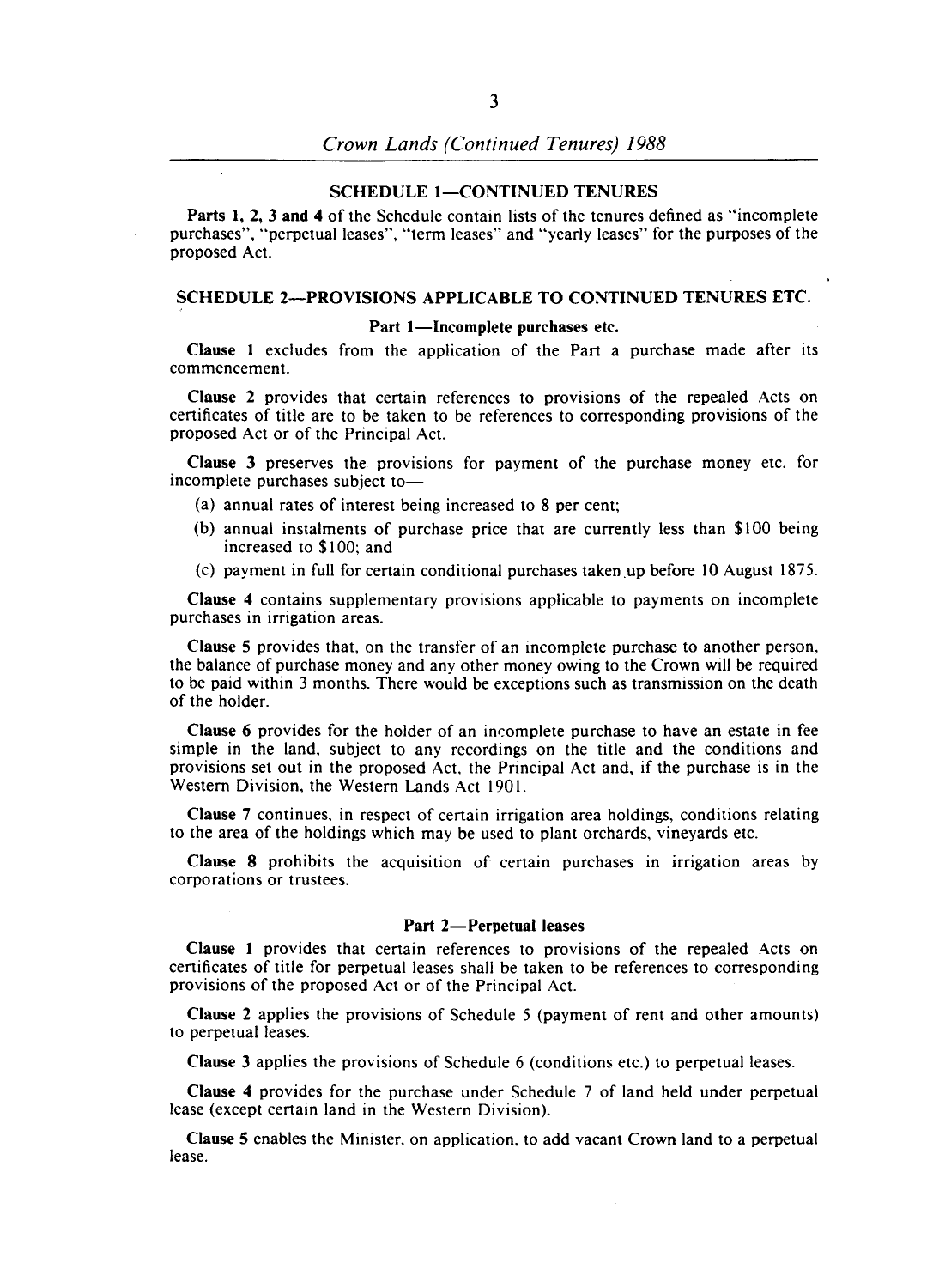Clause 6 continues, in respect of certain irrigation area leases, conditions relating to the areea of the leases which may be used to plant orchards, vineyards etc.

Clause 7 prohibits the acquisition of certain leases in irrigation areas by corporations or trustees.

#### Part 3-Term leases

Clause 1 provides that certain references to provisions of the repealed Acts on certificates of title for term leases are to be taken to be references to corresponding provisions of the proposed Act or of the Principal Act.

Clause 2 applies the provisions of Schedule 5 (payment of rent and other amounts) to term leases.

Clause 3 applies the provisions of Schedule 6 (conditions etc.) to term leases.

Clause 4 confers a right on the holder of a term lease, with the consent of the Minister, to remain in occupation as a monthly tenant after the expiration of the lease.

Clause 5 states that the land held under term lease may be purchased under Part I of Schedule 7.

## Part 4-Yearly leases

Clause 1 provides that a yearly lease expires on 31 December next after the commencement of the proposed clause and, for each succeeding year for which the lease is renewed. on 31 December in that year.

Clause 2 applies the provisions of Schedule 5 (payment of rent and other amounts) to yearly leases.

Clause 3 provides that a yearly lease may not be transferred without the consent of the Minister.

Clause 4 provides that yearly leases shall be used for grazing and be subject to prescribed conditions.

Clause 5 empowers the Minister to cancel a yearly lease on giving 3 months' notice.

#### Part 5-Special leases

Clause 1 provides that certain references to provisions of the repealed Acts on certificates of title for special leases are to be taken to be references to corresponding provisions of the proposed Act or of the Principal Act.

Clause 2 applies the provisions of Schedule 5 (payment of rent and other amounts) to special leases.

Clause 3 continues the conditions applying to special leases (subject to the Minister making any determinations required under the conditions, instead of the local land board).

Clause 4 allows the holder of a special lease for a term of years to apply to purchase the land leased. or to apply for a new lease, under the provisions of the Principal Act.

Clause 5 states that the land held under a special lease in perpetuity or under. certain other special leases may be purchased under Part 1 of Schedule 7.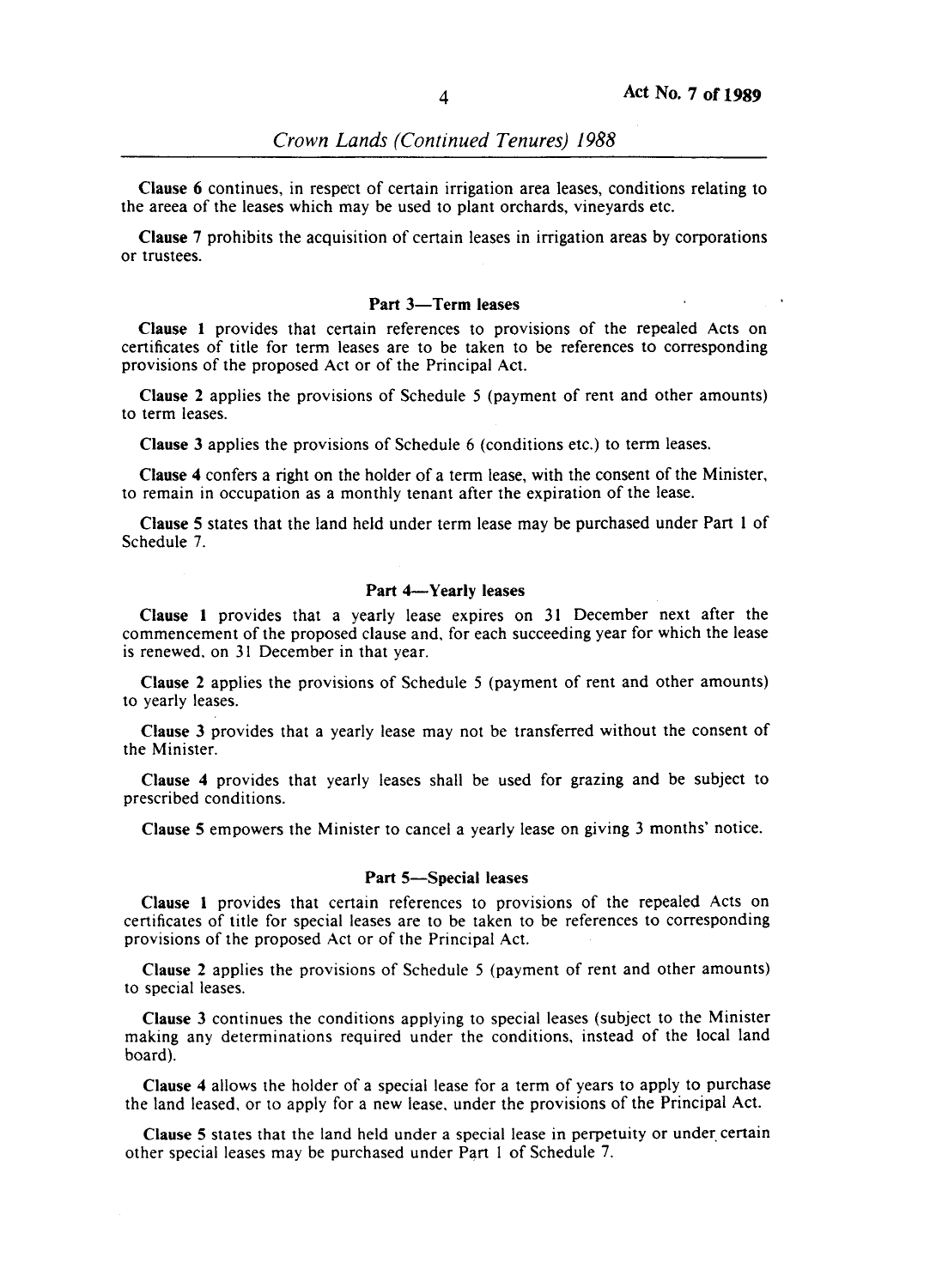# *Crown Lands (Continued Tenures) 1988*

#### Part 6-Permissive occupancies

Clause I preserves the provisions for payment of the rent and other money payable in respect of permissive occupancies.

Clause 2 provides for the redetermination by the Minister of the rent of a permissive occupancy at any time. The provisions of Schedule 5 regarding objections to, and appeals against, redeterminations are applied to a redetermination of rent by the Minister.

Clause 3 empowers the Minister to review royalties and security deposits from time to time.

Clause 4 continues the conditions applying to permissive occupancies (subject to the Minister making any determinations required under the conditions, instead of the local land board).

Clause 5 provides that a permissive occupancy is terminable at will by the Minister.

#### Part 7-Ouarry licences

Clause I preserves the provisions for payment of licence fees, royalties and other amounts payable in respect of quarry licences.

Clause 2 continues the conditions applying to quarry licences.

Clause 3 provides that a quarry licence is terminable at will by the Minister.

#### Part 8-Commonwealth leases

Clause I defines the leases to which the Part is to apply.

Clause 2 provides that conditions of leases to the Commonwealth which require redetermination or reappraisement of rent by a local land board shall be read as providing for the redetermination by the Minister.

Clause 3 provides for objections to, and appeals against, redeterminations etc. of rent.

#### SCHEDULE 3-TRANSFER RESTRICTIONS

#### Part 1-General restrictions

Clause I specifies the land to which the Part is to apply.

Clause 2 provides that land may not be transferred. leased etc. without the consent of the Minister.

Clause 3 invalidates any transfer etc. in contravention of the Part.

Clause 4 provides for applications for consent.

Clause 5 requires the Minister to apply (except in certain prescribed circumstances) '"home maintenance area" principles in deciding whether or not to consent to a transfer.

Clause 6 contains special provisions applicable to cases where a mortgagee enters into possession of land under a mortgage.

Clause 7 contains special provisions applicable to cases where land devolves under a will or intestacy.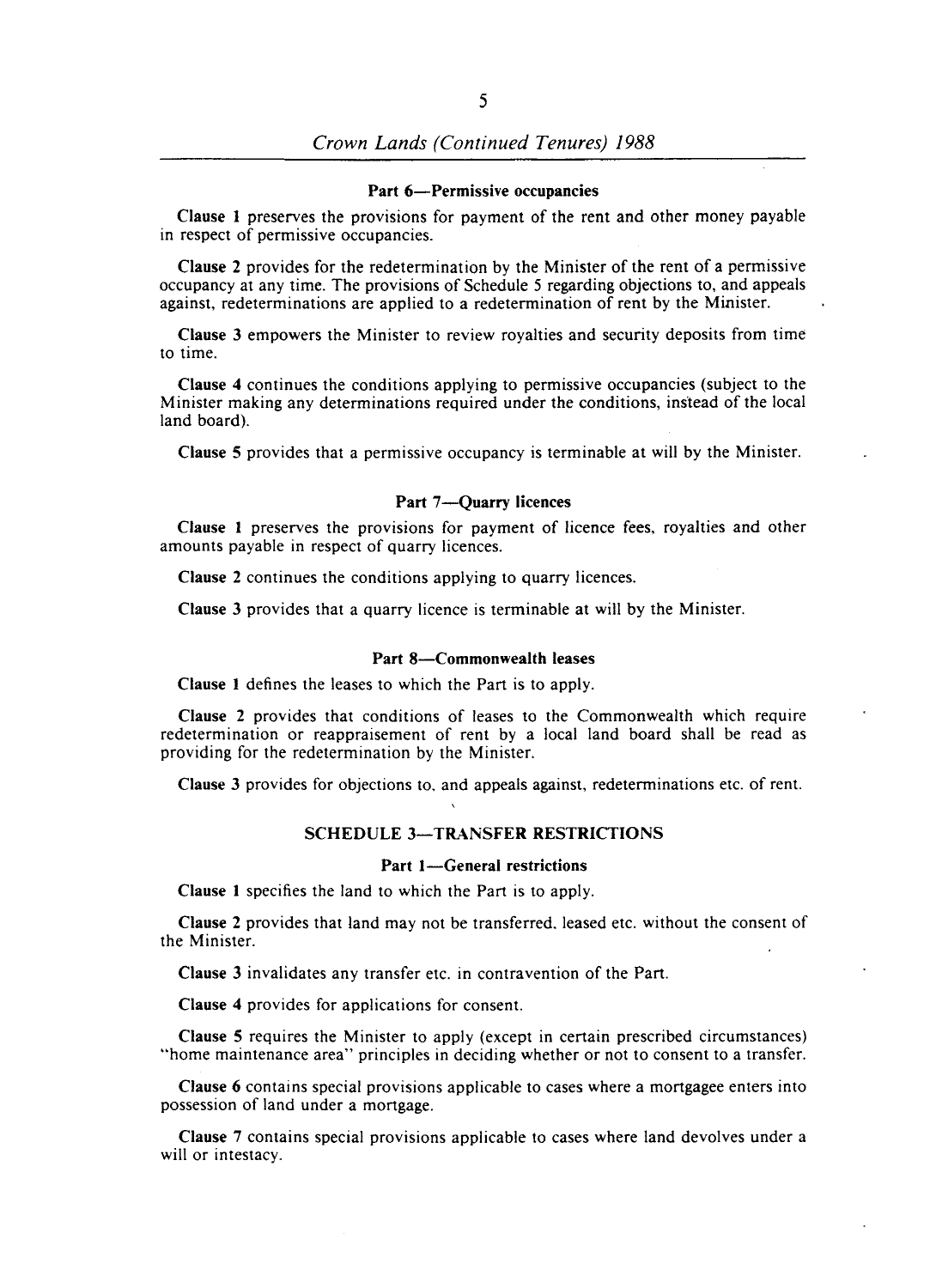*Crown Lands (Continued Tenures) 1988* 

Clause 8 provides that the restrictions on transfer may be removed from freehold land (other than land in an irrigation area) on payment of an amount equal to 3 per cent of the land value or, in the case of building blocks with dwellings erected (whether freehold or not), without payment of such an amount.

Clause 9 provides for the determination of land values by the Valuer-General.

Clause 10 provides that the restrictions on transfer may be removed from certain land in irrigation areas (generally being land used for residential, commercial or other nonfarming purposes).

#### Part 2—Restrictions applicable to certain land (week-end leases, auction and tender purchases and town land leases and purchases)

Clause 1 specifies the land to which the Part is to apply.

Clause 2 provides that land may not be transferred without the consent of the Minister.

Clause 3 invalidates any transfer etc. in contravention of the Part.

Clause 4 provides for applications for consent.

Clause 5 states that the Minister has discretion to give or refuse consent. The Minister may also, instead of giving consent, issue a certificate that the land may be transferred without consent.

Clause 6 provides that the restrictions on transfer may be removed from residential holdings.

#### Part 3-Restrictions applicable to land held with closer settlement build-up holdings

Clause 1 provides that certain references to provisions of repealed Acts on certificates of title for certain land held with closer settlement holdings are to be taken to be references to this Part.

Clause 2 prohibits the transfer of land separately from the holding with which it is held without the consent of the Minister.

#### SCHEDULE 4-SUBDIVISION OF HOLDINGS

Clause 1 specifies the land to which the Schedule applies.

Clause 2 provides that holdings may not be subdivided without the Minister's approval. Provision is also made for dealing with applications for approval and the conditions to which approvals are subject.

Clause 3 authorises the Minister to exclude from a subdivision any areas required for roads of access, channels or drainage.

Clause 4 provides for the apportionment of any purchase price, instalments of purchase money, rent or other money payable in respect of the subdivided holding.

Clause 5 provides for each portion of a subdivided holding to be held as a separate holding.

Clause 6 provides for the removal of the restrictions on subdivision in respect of certain freehold land in irrigation areas (generally being land used for non-farming purposes).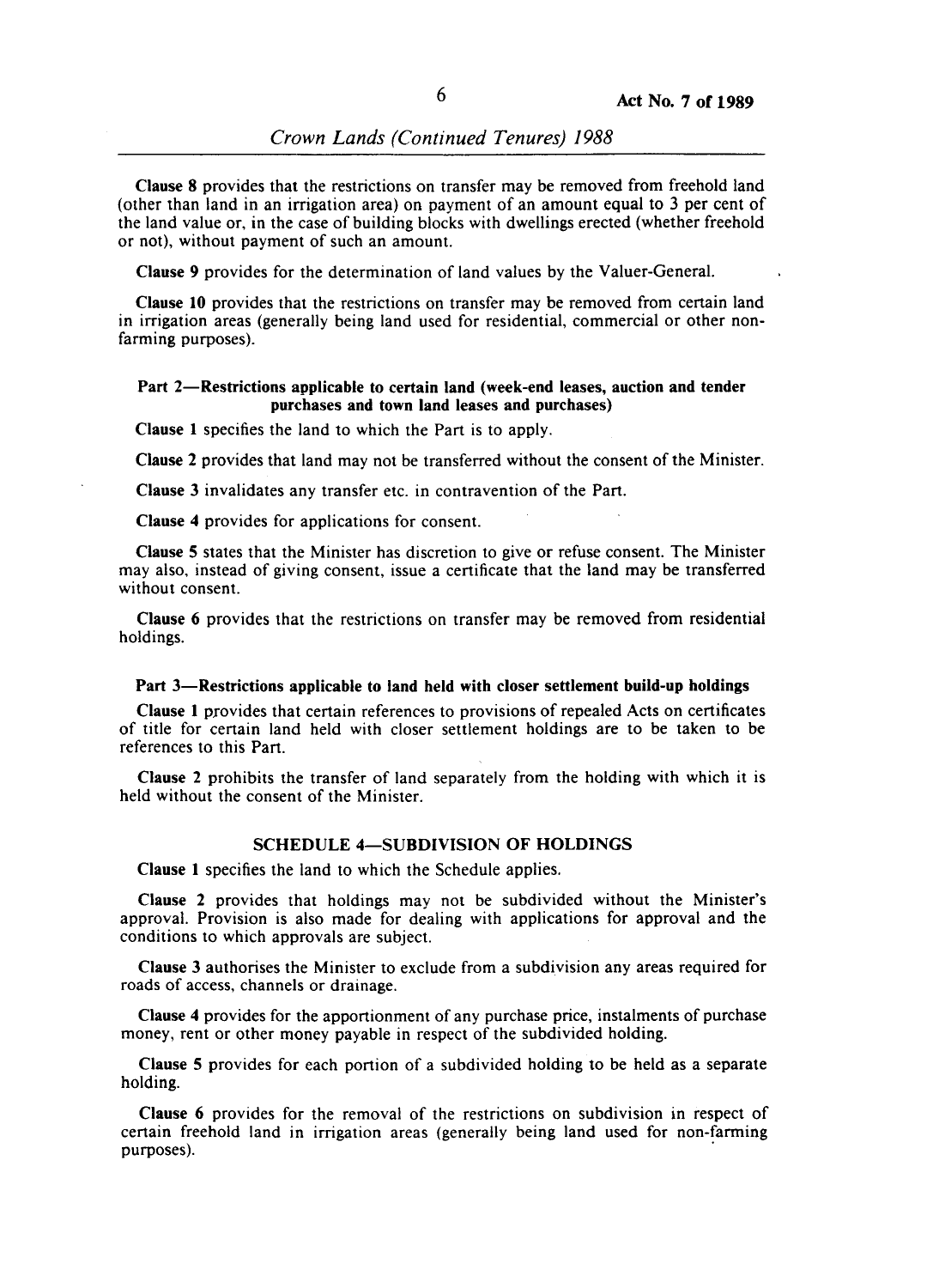## SCHEDULE 5-RENT ETC.

Clause 1 defines terms used in the Schedule.

Clause 2 preserves the provisions for payment of rent and other money payable in . respect of leases subject to-

- (a) rent or other money payable half-yearly being paid annually in future;
- (b) the annual rate of interest on money payable by instalments being increased to 8 per cent; and
- (c) the Minister having power to vary the amounts, and the manner of payment, of instalments in certain circumstances.

Clause 3 contains supplementary provisions applicable to payment of rent etc. on leases in irrigation areas.

Clause 4 provides that, if the annual rent of a lease (not subject to periodic redetermination) as at the commencement of the proposed clause is less than \$100, the annual rent is to be increased to \$100.

Clause 5 provides that rent which is not subject to redetermination may be adjusted each due date having regard to movements in the Consumer Price Index.

Clause 6 provides for the redetermination by the Minister of the rent of certain leases at 5 yearly intervals.

Clause 7 allows the Minister to redetermine the rent of yearly leases.

Clause 8 provides for the redetermination by the Minister at not more than 5 yearly intervals of the rent of certain special leases.

Clause 9 provides for the redetermination by the Minister of the rent of certain irrigation area leases at 5 yearly intervals.

Clause 10 allows a holder of a lease, the rent of which is not subject to redetermination, to apply to the Minister for redetermination of the rent. Following such a redetermination, the rent is again redetermined at 5 yearly intervals.

Clause 11 contains provisions for appeals to the local land board against redeterminations of an annual rent exceeding \$10,000 and to the Land and Environment Court in other cases.

Clause 12 sets out principles to be applied by the Minister, the local land board and the Court in redetermining rent.

Clause 13 preserves a reduction of rent for certain leases that were granted before I January 1933 and were subsisting on 1 January 1948.

# SCHEDULE 6-CONDITIONS ETC.

Clause 1 defines "lease" as meaning a perpetual lease or a term lease.

Clause 2 preserves the conditions attaching to leases and requires the holder to comply with the conditions.

## SCHEDULE 7-PURCHASE OF LAND HELD UNDER LEASE

#### Part 1-Purchase of land not in an irrigation area

Clause 1 provides that the holder of a perpetual lease, a term lease, a special lease in perpetuity or a special lease granted over an expired conditional lease may apply to the Minister to purchase the whole or a part of the land comprised in the lease.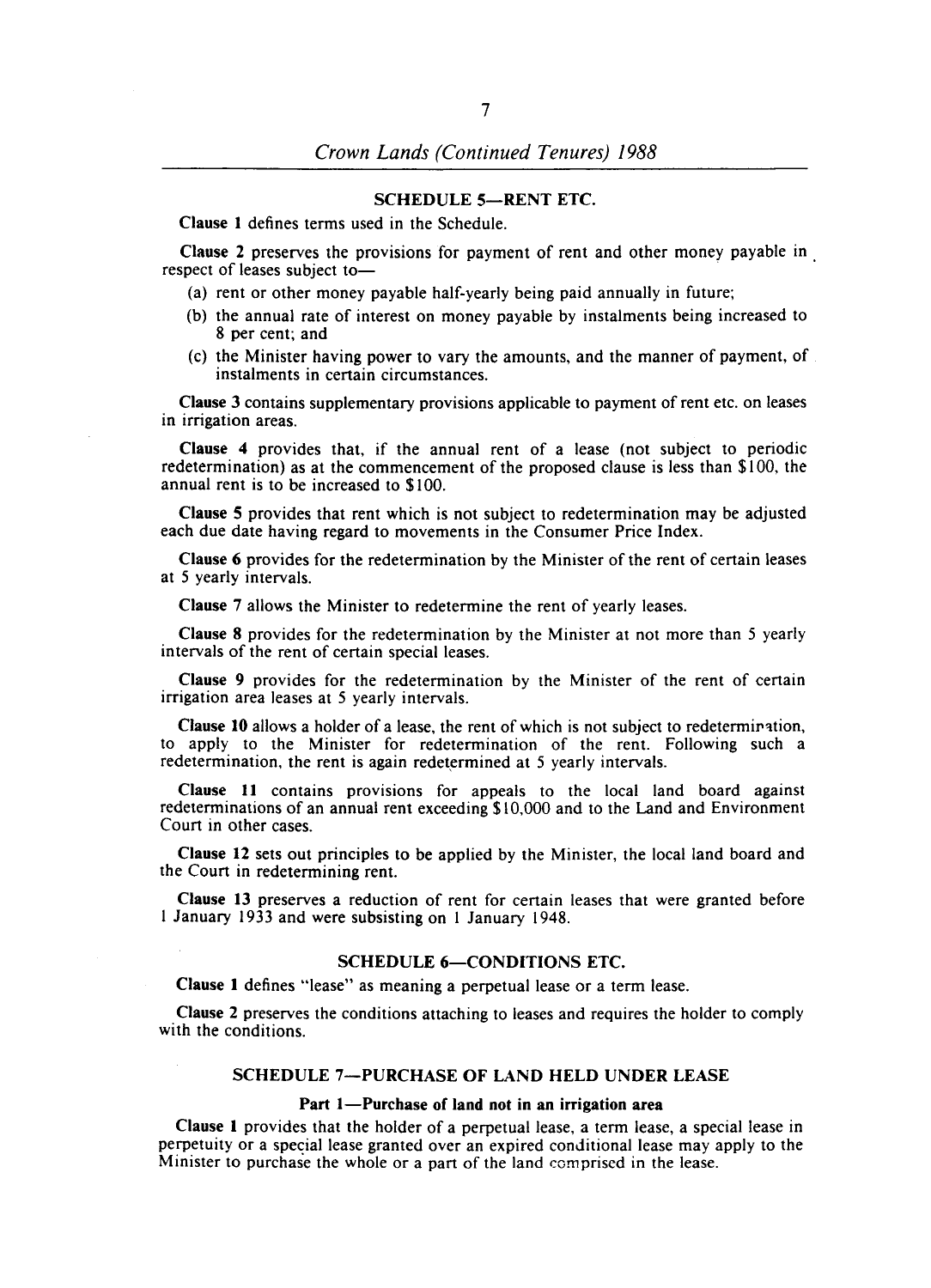Clause 2 prescribes the. circumstances in which the Minister mayor shall grant or refuse an application to purchase.

Clause 3 allows the Minister to exclude areas required for roadways or other public purposes, or create an easement for public access, on granting an application and provides for an appeal from the Minister's decision to the local land board.

Clause 4 authorises the Minister in certain cases to limit the purchase to a stated depth.

Clause 5 specifies the title of, and the conditions to apply to, the land while it is an incomplete purchase.

Clause 6 applies the provisions of Schedule 4 (restrictions on subdivision) to an incomplete purchase.

Clause 7 with some exceptions continues any transfer restrictions applying to the land before the purchase.

Clause 8 applies to incomplete purchases under the Part the provisions relating to payment, on transfer of a holding, of all amounts owing to the Crown.

Clause 9 sets out the provisions for determination of the purchase price on purchase of the land comprised in a lease. Generally, these are a continuation of existing provisions but, where there is no existing fixed price, the price is determined by the Minister.

Clause 10 provides for appeals to the local land board against determinations of purchase prices not exceeding \$150,000 and to the Land and Environment Court in other cases.

Clause 11 provides for the adjustment (in line with any movements in the Consumer Price Index up to the date of the application to purchase) of those purchase prices which are determined as at a date before the application is made.

Clause 12 enables the adjustment of the rent of a lease (other than a special lease) where part only is purchased.

Clause 13 enables the adjustment of the rent, purpose and conditions of a special lease where part only is purchased.

Clause 14 provides for the recovery of the costs of any surveys.

Clause 15 prescribes the manner of payment of the purchase price. Payment is by 33 equal annual instalments subject to interest at an annual rate of 8 per cent and to a minimum instalment of \$100.

Clause 16 provides for payment of other amounts due on purchase, such as stamp duty and outstanding rent etc.

Clause 17 retains, in respect of the land purchased, the rights of any mortgagee of the leasehold land.

Clause 18 provides that the purchase of the land does not affect easements.

#### Part 2-Purchase of land in an irrigation area

Clause I provides that the holder of a perpetual lease in an irrigation area may apply to the Minister to purchase the land comprised in the lease.

Clause 2 provides for the granting by the Minister of an application.

Clause 3 specifies the title of. and the conditions to apply to. the land while it is an incomplete purchase.